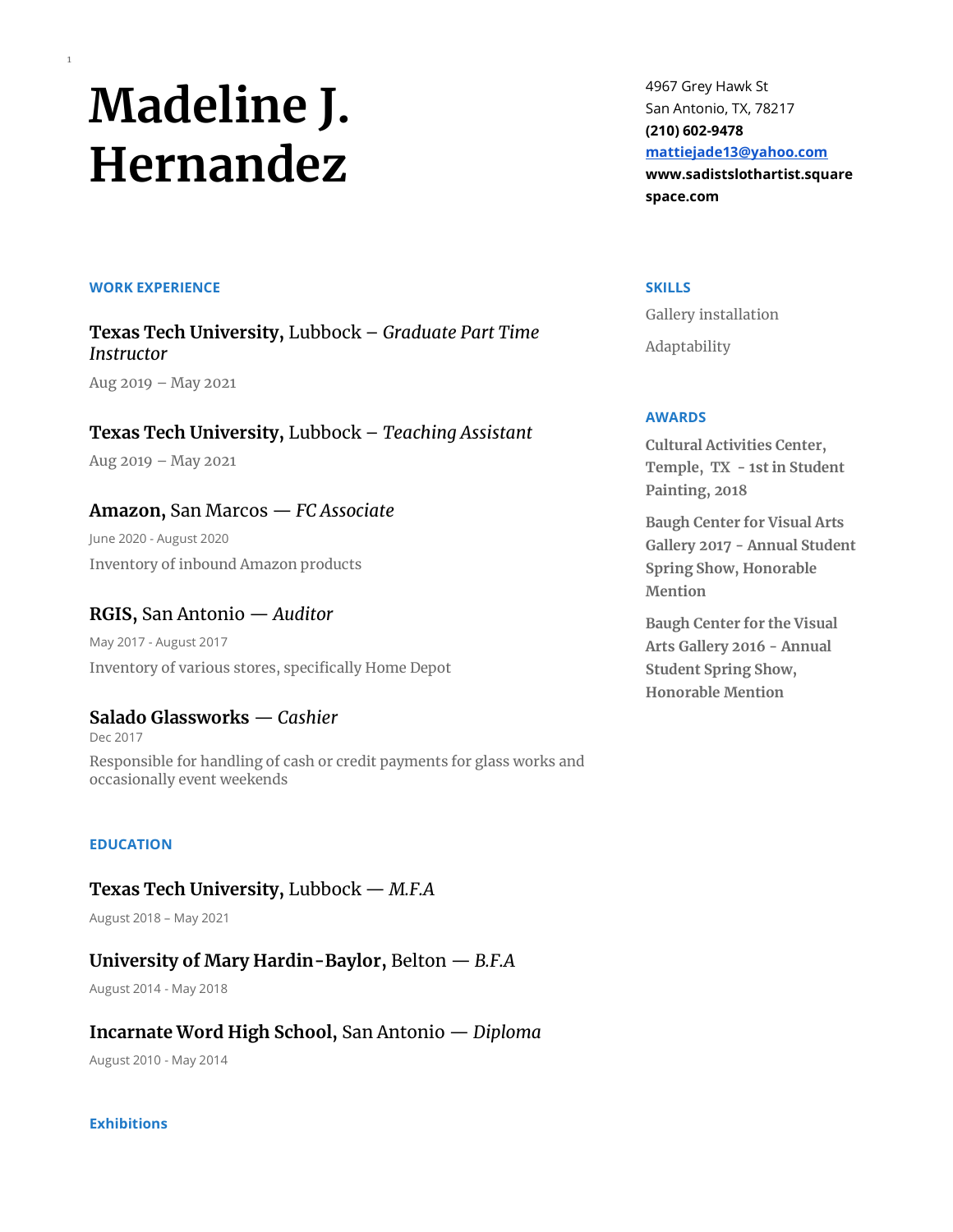**Blue Star Contemporary,** *Red Dot Show***, Oct 7, 2021 – Jan 9, 2022, San Antonio, TX**

**5&J Gallery,** *Good & Plenty: 2021 Painting Symposium Attendee Exhibition*, Sep 2 – 4, 2021, Lubbock, TX

**Space C7,** *Still Standing***, July 10, 2021, San Antonio, TX**

**SFVACC,** *Models in Motion***, April 1 – 30, 2021, Virtual Exhibtion**

**5&J Gallery,** *Plugging PotHoles***, Solo Exhibition, April 2 – 30, 2021, Lubbock, TX**

**Las Laguna Gallery,** *Women in Art 2021***, March 4 – 27, 2021, Laguna, CA**

**Queens University of Charlotte,** *Arte Latino Now 2021 Virtual Exhibition***, February 17, 2021, North Carolina**

**Gallery40,** *What is Your Favorite Color?***, online exhibition, October 1, 2020 – October 31, 2020**

**Charles Adams Studio Project, Studio 1,** *Wikihow: How to Run For President***, October 2, 2020, Lubbock, TX**

**Womenswork.art,** *The Feminine Agenda***, September 4, 2020 – September 27, 2020, Poughkeepsie, NY**

**500x Gallery,** *Hot and Sweaty***, online exhibition, July 11, 2020 – August 9, 2020**

**The Gallery at Paragon,** *The Art of Watercolor***, July 11, 2020 – July 28, 2020, Phoenixville, PA**

**i19Gallery,** *ARTdemic***, online exhibition, May 5, 2020 – June 30, 2020** 

**Online Exhibition www.coronaportrait.com,** *Corona Portrait Project***, April 2020**

**Helvi Smith Art House,** *Knickers in A Bunch***, March 8, 2020 – March 31, 2020, Oregon** 

**The Yards Art Collective,** *Politits Art Coalition, We Want As Much***, March 6, 2020 – March 21, 2020, Poughkeepsie, NY**

**Indianapolis Art Center,** *Body Building: The Art of the Human Figure* **– Feb 6, 2020 – April 8, 2020, Indianapolis, IN**

**Satellite Gallery,** *Justice Art Contest* **– Feb 7, 2020, Lubbock, TX**

**Lease Agreement,** *Being* **– Nov 22, 2019 – Jan 4, 2019, Lubbock, TX**

**Blue Sage Center for the Arts,** *Elsewhere Studios Alumni Show* **– Oct 22, 2019 – Nov, 22, 2019, Paonia, CO**

**Lease Agreement,** *Of Texas* **– Oct 19, 2019 – Nov 16, 2019, Lubbock, TX**

**LAUP Gallery,** *Sexposed* **- Sep 13, 2019 – Sep 29, 2019, LA, CA**

*Art and Democracy VI Exhibition* **– Sep 7, 2019 – Sep 25, 2019, CA**

**Landmark Gallery,** *2 nd Year MFA Graduate Student Exhibition* **– Sep 6, 2019**